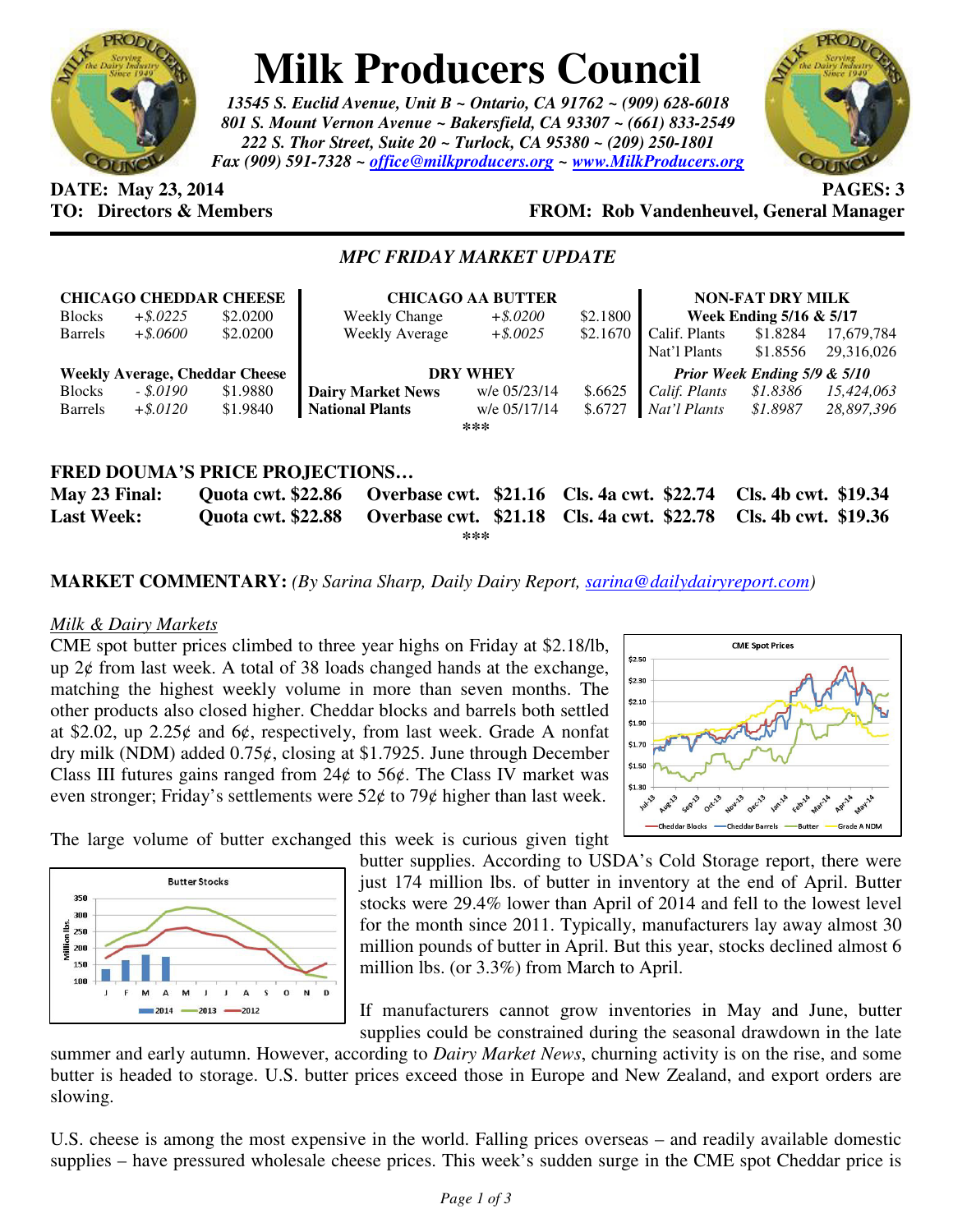an anomaly in an otherwise weakening cheese market. There were 1.04 billion lbs. of cheese in storage on April 30. This is 7.6% lower than April 2013 stocks. However, stocks grew 1.8% from March, mirroring the seasonal trend.

Dairy product prices moved lower at the Global Dairy Trade (GDT) auction. The trade weighted index fell 1.8%. Butter posted the largest decline, falling 3.8%. Whole milk powder (WMP) and skim milk powder (SMP) prices continue to slide; they lost 1.1% and 3.5%, respectively. Cheddar fell 2.1%.

U.S. dairy product prices will likely come under continued

pressure from robust overseas supplies. European milk production in the first quarter was 5.8% greater than last year. The Dairy Companies Association of New Zealand confirmed record large output in March. At 1.76 million metric tons, March production was 22% greater than March 2013. Season-to-date production is 7.6% greater than the first ten months of 2012-13. The season is winding down, but such volumes cannot fail to impress.





Much of the excess milk in Europe and New Zealand has been dried. However, global demand for milk powders is on the decline. Chinese imports of SMP and WMP fell to six month lows in April, although they remain sharply higher than year-ago levels. Chinese restraint is likely responsible for the 22% decline in SMP and WMP prices at the GDT over the past three months.

China's demand for milk powder imports over the past six months has been nearly twice as large as the comparable period a year earlier, but this does not imply an equally large increase in consumption. Chinese milk powder consumption is almost certainly rising, but some of the recent run-up in imports has

helped to offset China's 2013 milk production deficit. Further, it is likely that some of those imports were routed to storage, which could allow China to slow future purchases. China is expected to enjoy a substantial rebound in milk production this year. USDA forecasts that China will add more than 500,000 cows to the milking herd in 2014. If China increases domestic milk powder output as anticipated, they will likely continue to reduce imports. Global milk powder prices could come under further pressure, especially as lower Chinese purchases coincide with increased global milk production.

U.S. milk output was ho-hum in April. Production of 17.4 billion lbs. was 1% greater than the previous month and year. The flush has been slow to arrive in the Midwest and Northeast, but output in the Southwest remains strong. California production was 1.5% greater than April 2013. Texas and Colorado reported gains of almost 9%.

The milking herd totaled 9.231 million cows last month, according to USDA estimates. This was 10,000 head more than in March, and USDA revised its preliminary estimates for March upward by 3,000 head. Even with disappointing milk production in the Midwest, USDA reported the strongest production per cow for April since they began reporting the data more



than a decade ago. Given weather and forage issues in the Midwest, it seems more likely that dairy producers are crowding their barns and that cow numbers are higher than USDA's assessment. If so, the delayed flush in the